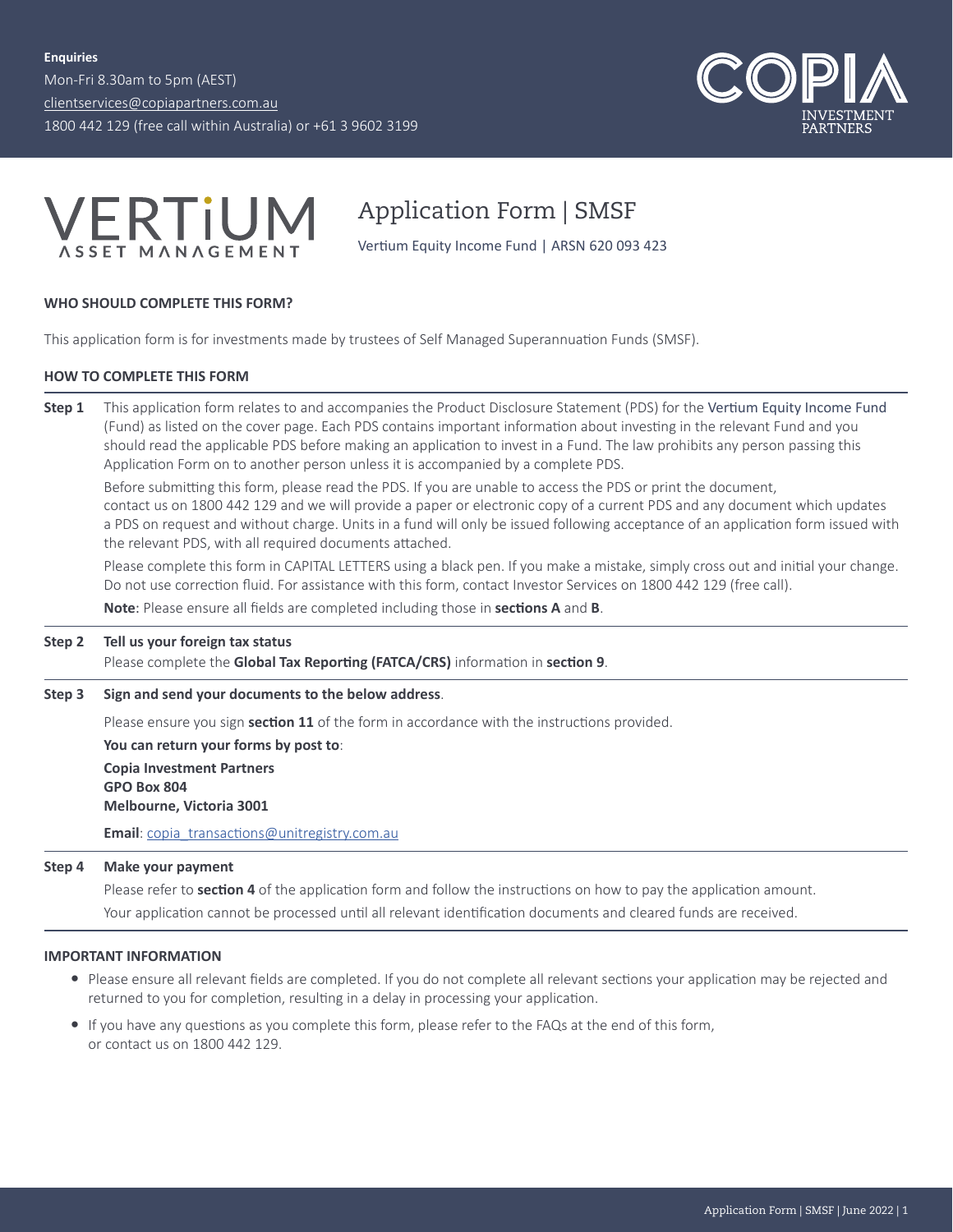Section A | Your investment objectives

**Investor Attributes**

In line with the Design and Distribution Obligations (DDO) under the Corporations Act, we require the below information.

| A. What is your primary investment objective? (select only one option)                                                                                                                                     |  |  |  |  |
|------------------------------------------------------------------------------------------------------------------------------------------------------------------------------------------------------------|--|--|--|--|
| <b>Capital growth</b> (increased value of your investment over time)                                                                                                                                       |  |  |  |  |
| <b>Capital preservation</b> (preserving the value of your investment and preventing loss)                                                                                                                  |  |  |  |  |
| <b>Capital guaranteed</b> (shielding your investment from any losses)                                                                                                                                      |  |  |  |  |
| Income distribution (receiving regular income from your investment)                                                                                                                                        |  |  |  |  |
| B. What is the intended use of this fund in your investment portfolio? (select only one option)                                                                                                            |  |  |  |  |
| <b>Solution / standalone</b> (your primary investment - 75% - 100% of portfolio)                                                                                                                           |  |  |  |  |
| <b>Core component</b> (a large proportion of your investment - 25% - 75% of portfolio)                                                                                                                     |  |  |  |  |
| Satellite / small allocation (a small part of your investment - less than 25% of portfolio)                                                                                                                |  |  |  |  |
| C. What is the intended investment timeframe? (select only one option)                                                                                                                                     |  |  |  |  |
| Short term (less than 2 years)<br>Medium term (more than 2 years)<br>Long term (more than 8 years)                                                                                                         |  |  |  |  |
| D. What is your tolerance for risk / return? (select only one option)<br>(How much of a loss you are willing to tolerate within your portfolio when assessed against the possibility of greater returns).  |  |  |  |  |
| Medium<br>High<br>Very high<br>Low                                                                                                                                                                         |  |  |  |  |
| E. What is your anticipated frequency of withdrawals? (select only one option)                                                                                                                             |  |  |  |  |
| Weekly<br>Monthly<br>Annually or longer<br>Daily<br>Quarterly                                                                                                                                              |  |  |  |  |
| F. Have you received advice prior to applying to invest in this fund(s)? (select only one option)                                                                                                          |  |  |  |  |
| Yes - I/We have received personal advice in relation to my investment in this fund (financial product advice provided to you<br>by a person who has considered one or more of your investment objectives). |  |  |  |  |
| No - I/We have not received personal advice in relation to my investment in this fund.                                                                                                                     |  |  |  |  |

**Note**: Acceptance of your application should not be taken as a representation or confirmation that an investment in the fund is, or is likely to be, consistent with your intentions, objectives and needs as indicated in your responses to these questions.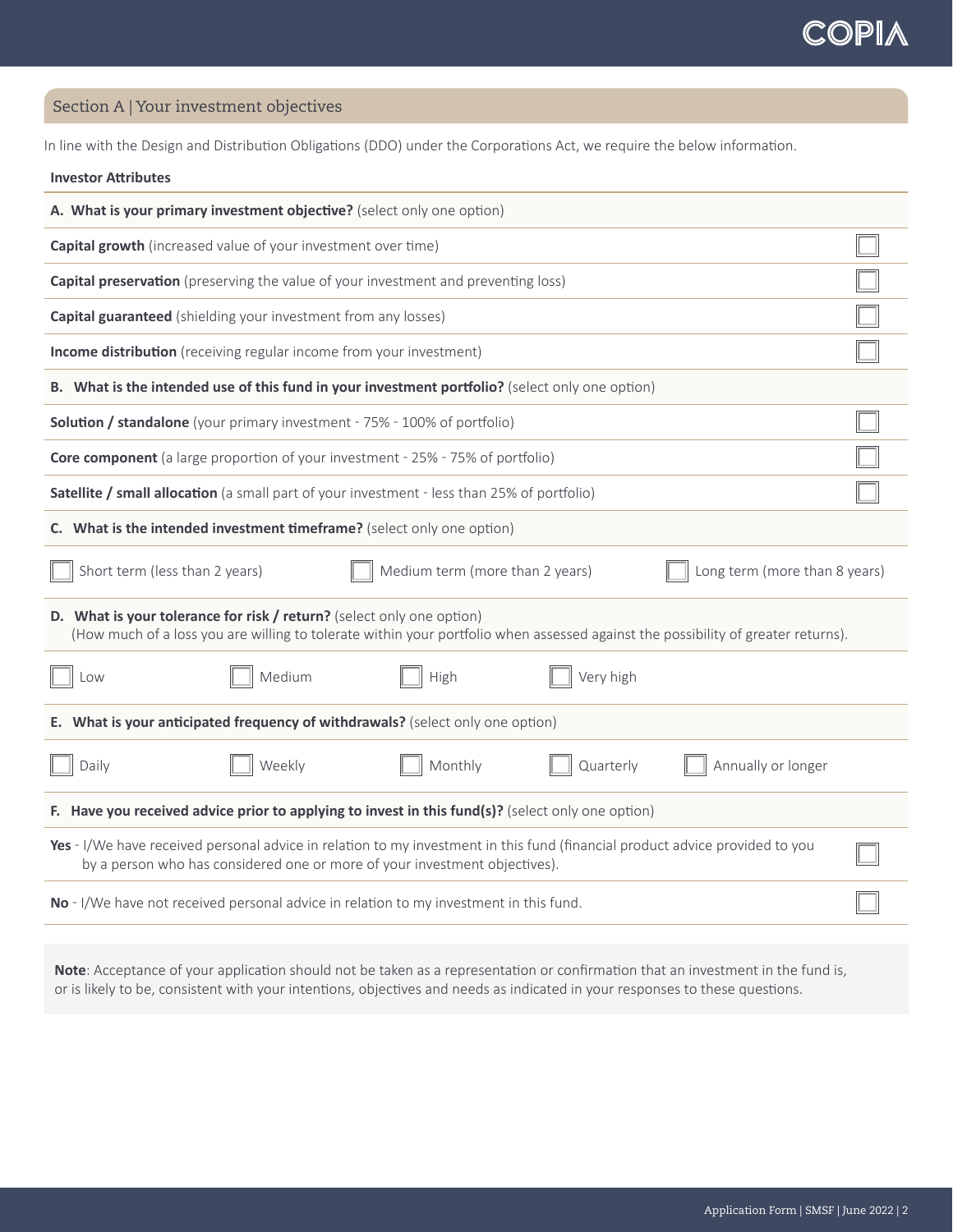## Section B | Investor details

What is the full legal name of the entity that will hold title to the units? Full name of account designation If you are an existing investor, please provide your account number I/We confirm there are no changes to our identification documents previously provided and that these remain current and valid. I/We confirm there are no changes to the information in our previous application provided and that it remains current and valid. Now complete **Section C**. Section C | Are you investing using funds borrowed under a margin loan? No - go to **section 1** | Yes - if yes, please complete the details below Name of margin lender Name of borrower Borrower's TFN Loan number If the person who will hold legal title to the units will be the borrower granting Power of Attorney to the margin lender or its nominee, please complete this form as an individual. 1. TRUST/FUND DETAILS Full name of trust/superannuation fund Full business name (if any) of the trustee in respect of the trust/superannuation fund

Country of establishment

Tax file number or exemption code and the Australian Business Number (if any)

## 2. TRUSTEE DETAILS

#### **Are you?**

Individual trustee **Corporate trustee (complete section 2.1** & 2.2)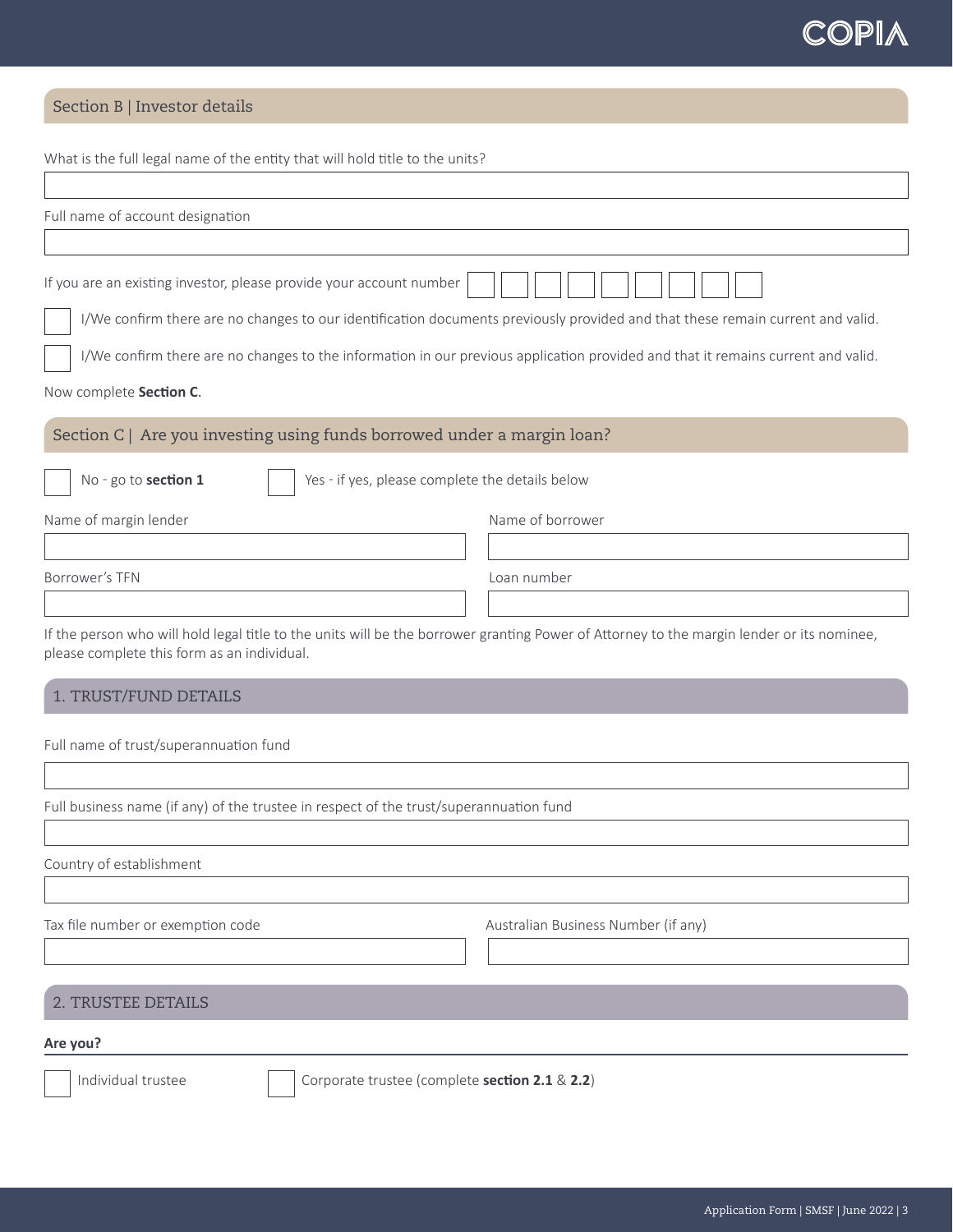### **Individual trustee**

sheet and attach to this application form.

| Date of birth (DD/MM/YYYY)<br>Residential address - (A PO Box/RMB/Locked Bag is not acceptable)<br>Street number<br>Street name<br>State<br>Postcode<br>Country<br>Mobile<br>2.1 Corporate trustee details<br>Full business name as registered by ASIC<br><b>ACN</b><br>Registered Office Address - (PO Box is not acceptable)<br>Street number<br>Unit<br>Street name<br>Suburb<br>Postcode<br>Country<br>State<br>Principal place of business (if any) (PO Box is not acceptable)<br>Street number<br>Street name<br>Postcode<br>State<br>Country<br>2.2 What type of company is the corporate trustee?<br>Public (companies whose name does NOT include the word Pty or proprietary; generally listed companies),<br>proceed to 2.3.<br>Proprietary (companies whose name ends with Proprietary Ltd or Pty Ltd; also known as private companies),<br>proceed to 2.3.<br>Please complete the director details below if you are an Australian proprietary company. Do not complete for public companies.<br><b>Directors details</b><br>How many directors are there?<br>Please provide below the full name of all the directors. If there are more than four directors, please complete the details on a separate | Title  | Given name(s) |  | Surname |  |
|---------------------------------------------------------------------------------------------------------------------------------------------------------------------------------------------------------------------------------------------------------------------------------------------------------------------------------------------------------------------------------------------------------------------------------------------------------------------------------------------------------------------------------------------------------------------------------------------------------------------------------------------------------------------------------------------------------------------------------------------------------------------------------------------------------------------------------------------------------------------------------------------------------------------------------------------------------------------------------------------------------------------------------------------------------------------------------------------------------------------------------------------------------------------------------------------------------------------|--------|---------------|--|---------|--|
|                                                                                                                                                                                                                                                                                                                                                                                                                                                                                                                                                                                                                                                                                                                                                                                                                                                                                                                                                                                                                                                                                                                                                                                                                     |        |               |  |         |  |
|                                                                                                                                                                                                                                                                                                                                                                                                                                                                                                                                                                                                                                                                                                                                                                                                                                                                                                                                                                                                                                                                                                                                                                                                                     |        |               |  |         |  |
|                                                                                                                                                                                                                                                                                                                                                                                                                                                                                                                                                                                                                                                                                                                                                                                                                                                                                                                                                                                                                                                                                                                                                                                                                     |        |               |  |         |  |
|                                                                                                                                                                                                                                                                                                                                                                                                                                                                                                                                                                                                                                                                                                                                                                                                                                                                                                                                                                                                                                                                                                                                                                                                                     | Unit   |               |  |         |  |
|                                                                                                                                                                                                                                                                                                                                                                                                                                                                                                                                                                                                                                                                                                                                                                                                                                                                                                                                                                                                                                                                                                                                                                                                                     |        |               |  |         |  |
|                                                                                                                                                                                                                                                                                                                                                                                                                                                                                                                                                                                                                                                                                                                                                                                                                                                                                                                                                                                                                                                                                                                                                                                                                     | Suburb |               |  |         |  |
|                                                                                                                                                                                                                                                                                                                                                                                                                                                                                                                                                                                                                                                                                                                                                                                                                                                                                                                                                                                                                                                                                                                                                                                                                     |        |               |  |         |  |
|                                                                                                                                                                                                                                                                                                                                                                                                                                                                                                                                                                                                                                                                                                                                                                                                                                                                                                                                                                                                                                                                                                                                                                                                                     | Phone  |               |  |         |  |
|                                                                                                                                                                                                                                                                                                                                                                                                                                                                                                                                                                                                                                                                                                                                                                                                                                                                                                                                                                                                                                                                                                                                                                                                                     |        |               |  |         |  |
|                                                                                                                                                                                                                                                                                                                                                                                                                                                                                                                                                                                                                                                                                                                                                                                                                                                                                                                                                                                                                                                                                                                                                                                                                     | Email  |               |  |         |  |
|                                                                                                                                                                                                                                                                                                                                                                                                                                                                                                                                                                                                                                                                                                                                                                                                                                                                                                                                                                                                                                                                                                                                                                                                                     |        |               |  |         |  |
|                                                                                                                                                                                                                                                                                                                                                                                                                                                                                                                                                                                                                                                                                                                                                                                                                                                                                                                                                                                                                                                                                                                                                                                                                     |        |               |  |         |  |
|                                                                                                                                                                                                                                                                                                                                                                                                                                                                                                                                                                                                                                                                                                                                                                                                                                                                                                                                                                                                                                                                                                                                                                                                                     |        |               |  |         |  |
|                                                                                                                                                                                                                                                                                                                                                                                                                                                                                                                                                                                                                                                                                                                                                                                                                                                                                                                                                                                                                                                                                                                                                                                                                     |        |               |  |         |  |
|                                                                                                                                                                                                                                                                                                                                                                                                                                                                                                                                                                                                                                                                                                                                                                                                                                                                                                                                                                                                                                                                                                                                                                                                                     |        |               |  |         |  |
|                                                                                                                                                                                                                                                                                                                                                                                                                                                                                                                                                                                                                                                                                                                                                                                                                                                                                                                                                                                                                                                                                                                                                                                                                     |        |               |  |         |  |
|                                                                                                                                                                                                                                                                                                                                                                                                                                                                                                                                                                                                                                                                                                                                                                                                                                                                                                                                                                                                                                                                                                                                                                                                                     |        |               |  |         |  |
|                                                                                                                                                                                                                                                                                                                                                                                                                                                                                                                                                                                                                                                                                                                                                                                                                                                                                                                                                                                                                                                                                                                                                                                                                     |        |               |  |         |  |
|                                                                                                                                                                                                                                                                                                                                                                                                                                                                                                                                                                                                                                                                                                                                                                                                                                                                                                                                                                                                                                                                                                                                                                                                                     |        |               |  |         |  |
|                                                                                                                                                                                                                                                                                                                                                                                                                                                                                                                                                                                                                                                                                                                                                                                                                                                                                                                                                                                                                                                                                                                                                                                                                     |        |               |  |         |  |
|                                                                                                                                                                                                                                                                                                                                                                                                                                                                                                                                                                                                                                                                                                                                                                                                                                                                                                                                                                                                                                                                                                                                                                                                                     |        |               |  |         |  |
|                                                                                                                                                                                                                                                                                                                                                                                                                                                                                                                                                                                                                                                                                                                                                                                                                                                                                                                                                                                                                                                                                                                                                                                                                     |        |               |  |         |  |
|                                                                                                                                                                                                                                                                                                                                                                                                                                                                                                                                                                                                                                                                                                                                                                                                                                                                                                                                                                                                                                                                                                                                                                                                                     | Unit   |               |  |         |  |
|                                                                                                                                                                                                                                                                                                                                                                                                                                                                                                                                                                                                                                                                                                                                                                                                                                                                                                                                                                                                                                                                                                                                                                                                                     |        |               |  |         |  |
|                                                                                                                                                                                                                                                                                                                                                                                                                                                                                                                                                                                                                                                                                                                                                                                                                                                                                                                                                                                                                                                                                                                                                                                                                     | Suburb |               |  |         |  |
|                                                                                                                                                                                                                                                                                                                                                                                                                                                                                                                                                                                                                                                                                                                                                                                                                                                                                                                                                                                                                                                                                                                                                                                                                     |        |               |  |         |  |
|                                                                                                                                                                                                                                                                                                                                                                                                                                                                                                                                                                                                                                                                                                                                                                                                                                                                                                                                                                                                                                                                                                                                                                                                                     |        |               |  |         |  |
|                                                                                                                                                                                                                                                                                                                                                                                                                                                                                                                                                                                                                                                                                                                                                                                                                                                                                                                                                                                                                                                                                                                                                                                                                     |        |               |  |         |  |
|                                                                                                                                                                                                                                                                                                                                                                                                                                                                                                                                                                                                                                                                                                                                                                                                                                                                                                                                                                                                                                                                                                                                                                                                                     |        |               |  |         |  |
|                                                                                                                                                                                                                                                                                                                                                                                                                                                                                                                                                                                                                                                                                                                                                                                                                                                                                                                                                                                                                                                                                                                                                                                                                     |        |               |  |         |  |
|                                                                                                                                                                                                                                                                                                                                                                                                                                                                                                                                                                                                                                                                                                                                                                                                                                                                                                                                                                                                                                                                                                                                                                                                                     |        |               |  |         |  |
|                                                                                                                                                                                                                                                                                                                                                                                                                                                                                                                                                                                                                                                                                                                                                                                                                                                                                                                                                                                                                                                                                                                                                                                                                     |        |               |  |         |  |
|                                                                                                                                                                                                                                                                                                                                                                                                                                                                                                                                                                                                                                                                                                                                                                                                                                                                                                                                                                                                                                                                                                                                                                                                                     |        |               |  |         |  |
|                                                                                                                                                                                                                                                                                                                                                                                                                                                                                                                                                                                                                                                                                                                                                                                                                                                                                                                                                                                                                                                                                                                                                                                                                     |        |               |  |         |  |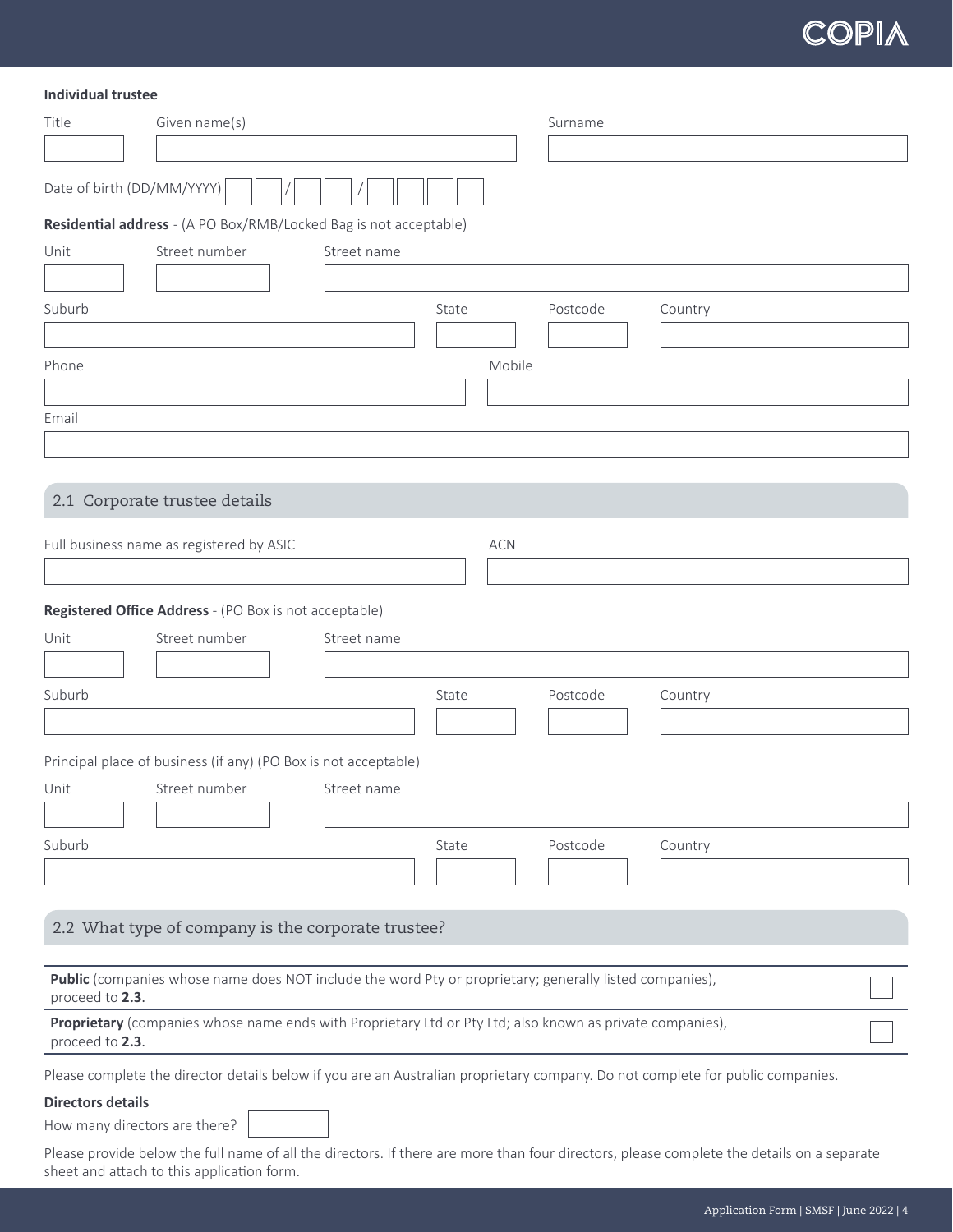| Director 1        |               |         |  |
|-------------------|---------------|---------|--|
| Title             | Given name(s) | Surname |  |
|                   |               |         |  |
| <b>Director 2</b> |               |         |  |
| Title             | Given name(s) | Surname |  |
|                   |               |         |  |
| <b>Director 3</b> |               |         |  |
| Title             | Given name(s) | Surname |  |
|                   |               |         |  |
| Director 4        |               |         |  |
| Title             | Given name(s) | Surname |  |
|                   |               |         |  |
|                   |               |         |  |

# 2.3 Verification procedure

A search of the ATO website showing that the trustee is a trustee of a SMSF registered with the ATO. (This may be accessed at <https://superfundlookup.gov.au/>).

# 3. INVESTMENT & DISTRIBUTION INSTRUCTIONS

| <b>Fund name</b>           | <b>APIR</b>      | <b>Fund minimum</b> | Investment   |                | <b>Distribution option</b><br>(indicate (X) one option per fund) |
|----------------------------|------------------|---------------------|--------------|----------------|------------------------------------------------------------------|
|                            |                  | <b>AUD\$</b>        | amount AUD\$ | Direct deposit | <b>Reinvest</b>                                                  |
| Vertium Equity Income Fund | <b>OPS1827AU</b> | \$20,000            |              |                |                                                                  |

Note: The minimum investment is noted in the table above (per fund). However, we may waive or vary the investment minimums. Please nominate one distribution option for each fund you are investing in. If no selection is made, distributions will be automatically re-invested.

# 3.1 Source of funds (required)

## **Please indicate the source & origin of funds being invested**

| Savings                                       |  |
|-----------------------------------------------|--|
| Superannuation contributions                  |  |
| Income from employment - regular and/or bonus |  |
| Normal course of business                     |  |
| Investment                                    |  |
| Donation/gift                                 |  |
| Inheritance                                   |  |
| Sale of assets (e.g. shares, property)        |  |
| Other                                         |  |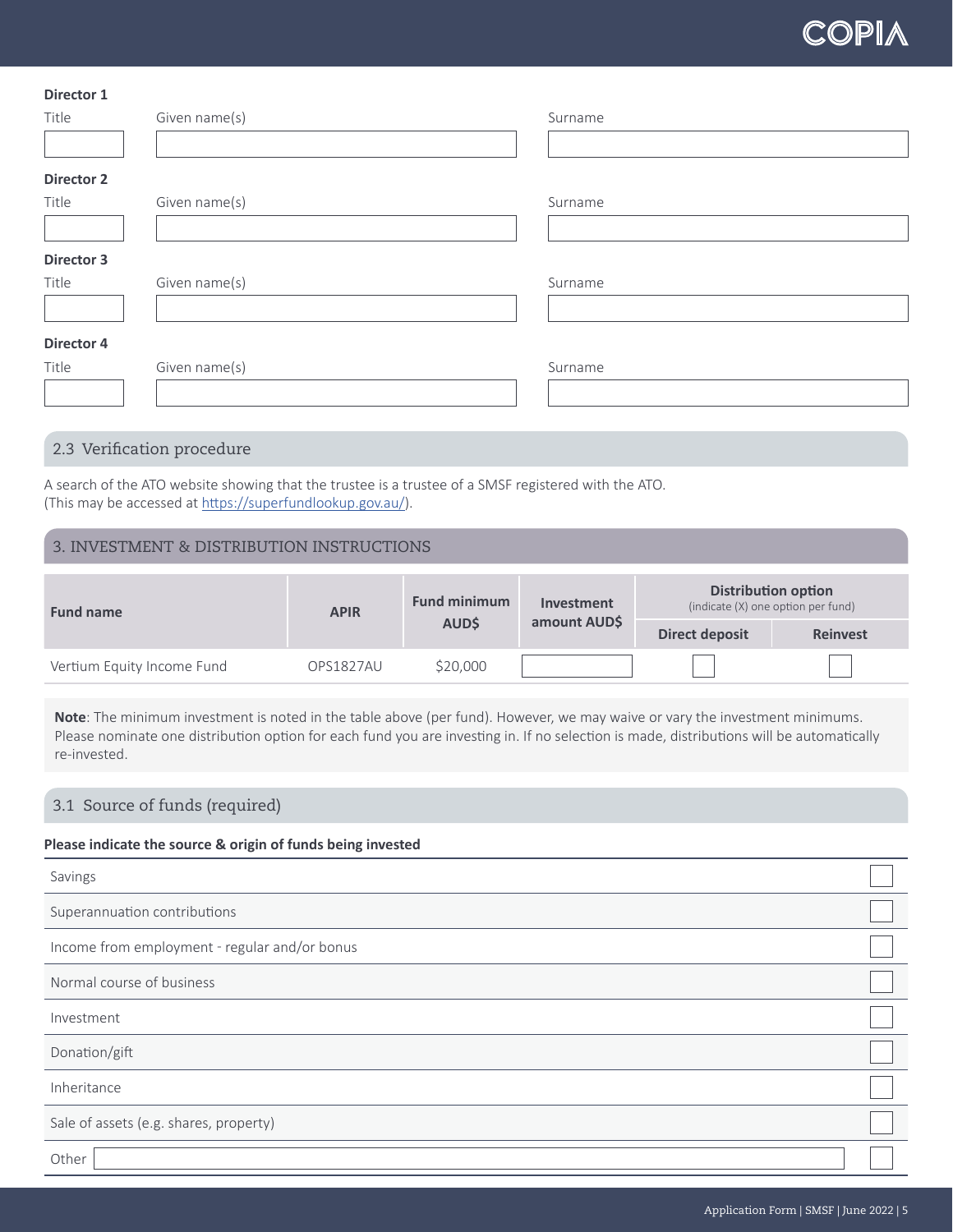$\begin{array}{c} \begin{array}{c} \begin{array}{c} \begin{array}{c} \end{array}\\ \end{array} \end{array} \end{array} \end{array} \end{array}$ 

## 4. PAYMENT OF APPLICATION AMOUNT

Select your payment method and complete the relevant section if applicable. All payments must be made in AUD.

| <b>EFT</b>                  | <b>BPAY®</b><br>Direct debit<br><b>Cheque</b>                     |
|-----------------------------|-------------------------------------------------------------------|
| <b>EFT</b>                  | <b>Electronic Funds Transfer</b>                                  |
| Account name:               | NNL ANF Copia Investment Partners Ltd - Copia Application Account |
| BSB:                        | 083-043                                                           |
| Account number: 717-649-704 |                                                                   |
| Your reference:             | Please use the name of the investor and investor number           |

#### **Direct debit authority – Australian bank accounts only**

You can allow us to deduct your application amount directly from your nominated financial institution account by completing the direct debit authority below. This debit will be made through the Bulk Electronic Clearing System (BECS) from your account held at the financial institution you have nominated below.

We use OneVue Fund Services Pty Ltd as our external service provider to process your application and payment. By completing this section, you have understood and agreed to the terms and conditions governing the debit arrangements between you and OneVue Fund Services Pty Ltd, as set out in this request and in your [Direct Debit Request Service Agreement](https://www.iress.com/media/documents/OneVue_Fund_Services_Direct_Debit_Request_Services_Agreement-Oct21.pdf), also available here - [www.iress.com.](http://www.iress.com)

Financial institution name **Branch 12** and the Branch name

Account name

BSB number and a settlement of the settlement of the settlement of the Account number

I/We request and authorise OneVue Fund Services Pty Ltd ABN 18 107 333 308 (User ID 411595) to arrange, through its own financial institution, a debit to the nominated account as deemed payable by our administrator.

Signature of primary account holder

Please print full name  $D = D$  and  $D = D$  and  $D = D$  and  $D = D$  and  $D = D$  and  $D = D$  and  $D = D$  and  $D = D$  and  $D = D$  and  $D = D$  and  $D = D$  and  $D = D$  and  $D = D$  and  $D = D$  and  $D = D$  and  $D = D$  and  $D = D$  and  $D = D$  and  $D = D$  and  $D = D$  and

Signature of joint account holder (if applicable)

 $\Box$  /  $\Box$  /

Please print full name  $D = D$  and  $D = D$  and  $D = D$  and  $D = D$  and  $D = D$  and  $D = D$  are  $D = D$  and  $D = D$  and  $D = D$  and  $D = D$  and  $D = D$  and  $D = D$  and  $D = D$  and  $D = D$  and  $D = D$  and  $D = D$  and  $D = D$  and  $D = D$  and  $D = D$  and  $D = D$  and

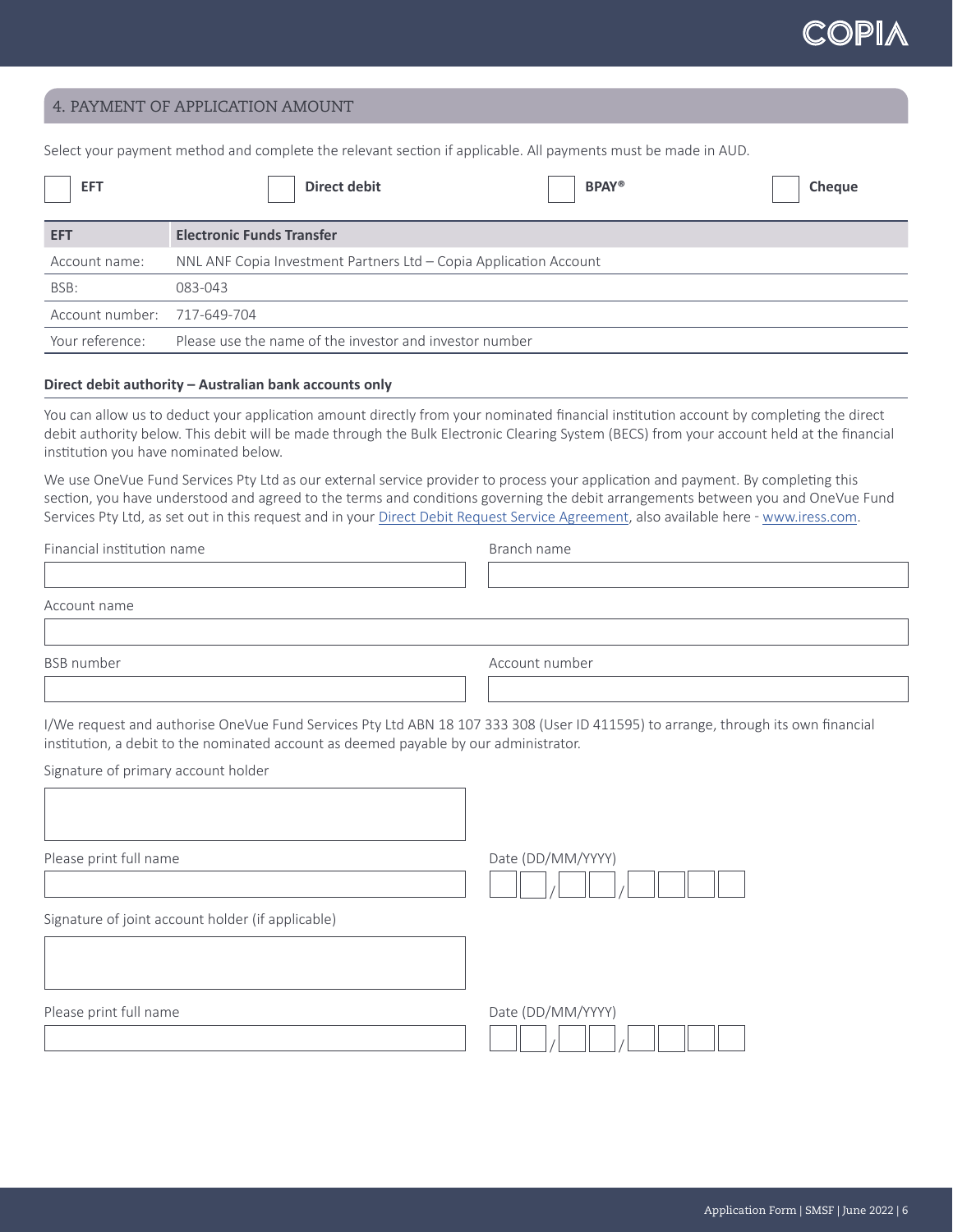#### **BPAY® – Telephone & internet banking**

You can make your payment using telephone or internet banking.

You will need to quote the biller code and your account number (for reference) when making this payment.

If this is a new investment, we will notify you of your account number once this is available. Please make your payment within 14 days of this notification.

Contact your bank or financial institution to make this payment from your cheque, savings, debit or transaction account.

More info [www.bpay.com.au](http://www.bpay.com.au) ®Registered to BPAY Pty Ltd ABN 69 079 137 518.

| <b>Fund name</b>           | <b>BPAY<sup>®</sup></b> details                          |
|----------------------------|----------------------------------------------------------|
| Vertium Equity Income Fund | Biller code: 339192<br>Reference number: Investor number |

#### **Cheque**

Please make your cheque payable to 'NNL ANF Copia Investment Partners Ltd – Copia Application Account'. Attach the cheque with your original application forms when posting. Please cross and write 'non-negotiable' on Australian cheques only.

## 5. FINANCIAL INSTITUTION ACCOUNT DETAILS

#### **Australian bank account details**

Please provide your bank account details if you have selected to take your distribution in cash or wish to provide these details for future redemptions. We will only pay cash proceeds to a bank account in the name(s) of the investor(s). We will not make any payments into third party bank accounts.

| Branch name                   |
|-------------------------------|
|                               |
|                               |
|                               |
| Account number                |
|                               |
|                               |
| Financial institution address |
|                               |
| Account name                  |
|                               |
| ABA/FED (US)                  |
|                               |
|                               |
|                               |
|                               |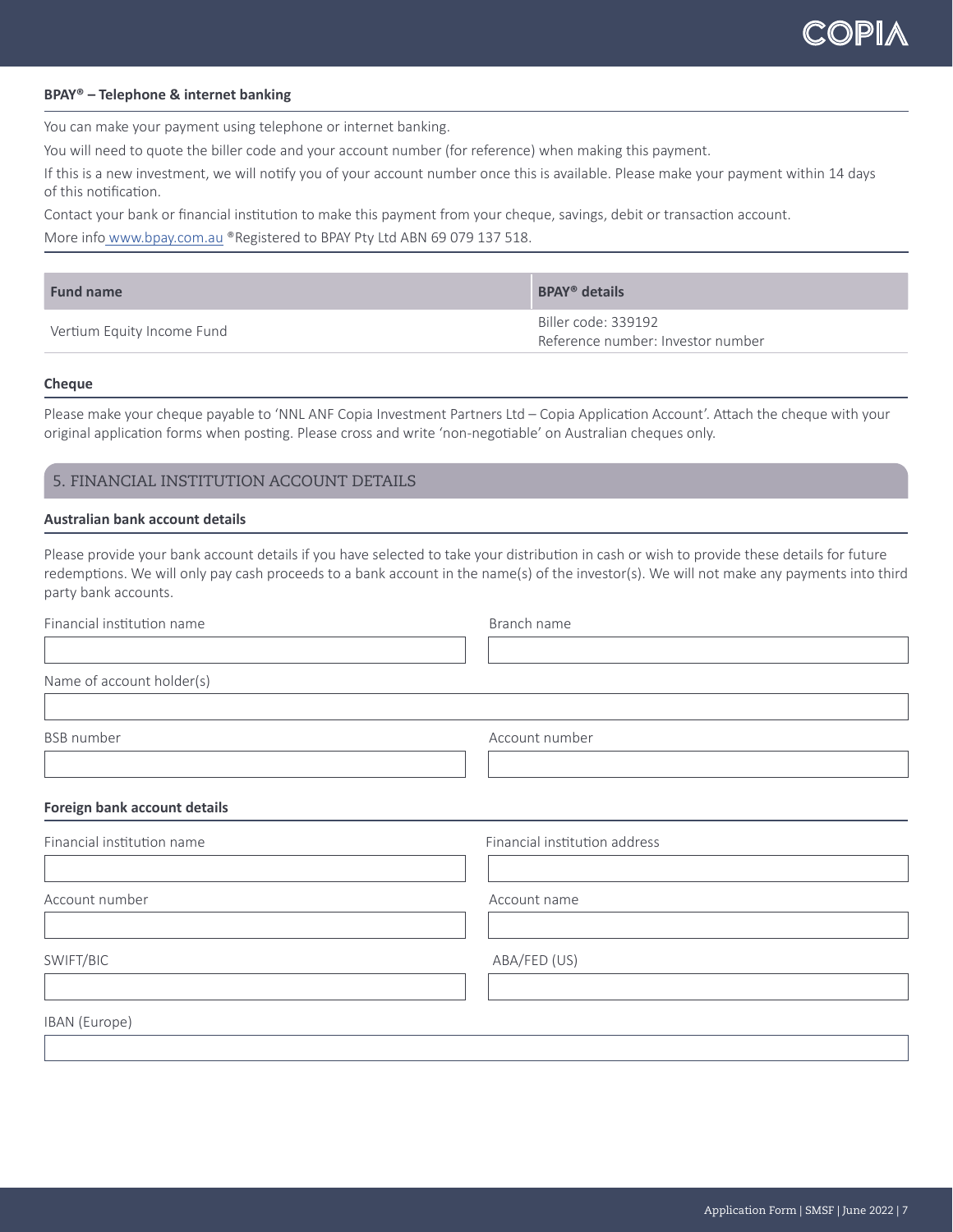## 6. COMMUNICATION

### **Automatic online account access**

Online access enables you to view details of your investments (account balance, investment details and account statements). We will send you the necessary registration details by post once your application is processed.

#### **Annual & semi-annual report options**

The annual and any semi-annual financial statements of the fund are available free on our website. If you would like to receive a copy by post or email, please indicate below. (This refers to annual and semi-annual reports only. This will not affect communication instructions regarding general correspondence for your fund).

By email | By post

#### **Marketing material**

 You may receive information from us via mail, telephone, email or other electronic messaging service relating to market commentary, services or information that may be of interest to you. By providing us with your contact details you consent to being contacted by these methods for these purposes. Please indicate if you do not wish to receive marketing information from us or any companies within our group.

## 7. FINANCIAL ADVISER DETAILS

Use this section to tell us about your financial adviser. If you change your financial adviser, it's important to let us know in a timely way. If you would like your financial adviser to receive copies of your statements by email, please enter their email address below.

Adviser email address

**Notice to financial adviser**: by completing this section of the application form, you are confirming that you hold a current Australian Financial Services Licence (AFSL), or are otherwise authorised to advise on and arrange this product.

#### **Details**

| AFSL name                                | AFSL number                  |
|------------------------------------------|------------------------------|
| Adviser name                             |                              |
| Authorised representative licence number | ABN                          |
| <b>Address</b>                           |                              |
| Property/building name                   |                              |
| Unit<br>Street number<br>Street name     |                              |
| Suburb                                   | Postcode<br>State<br>Country |
| Phone                                    | Mobile                       |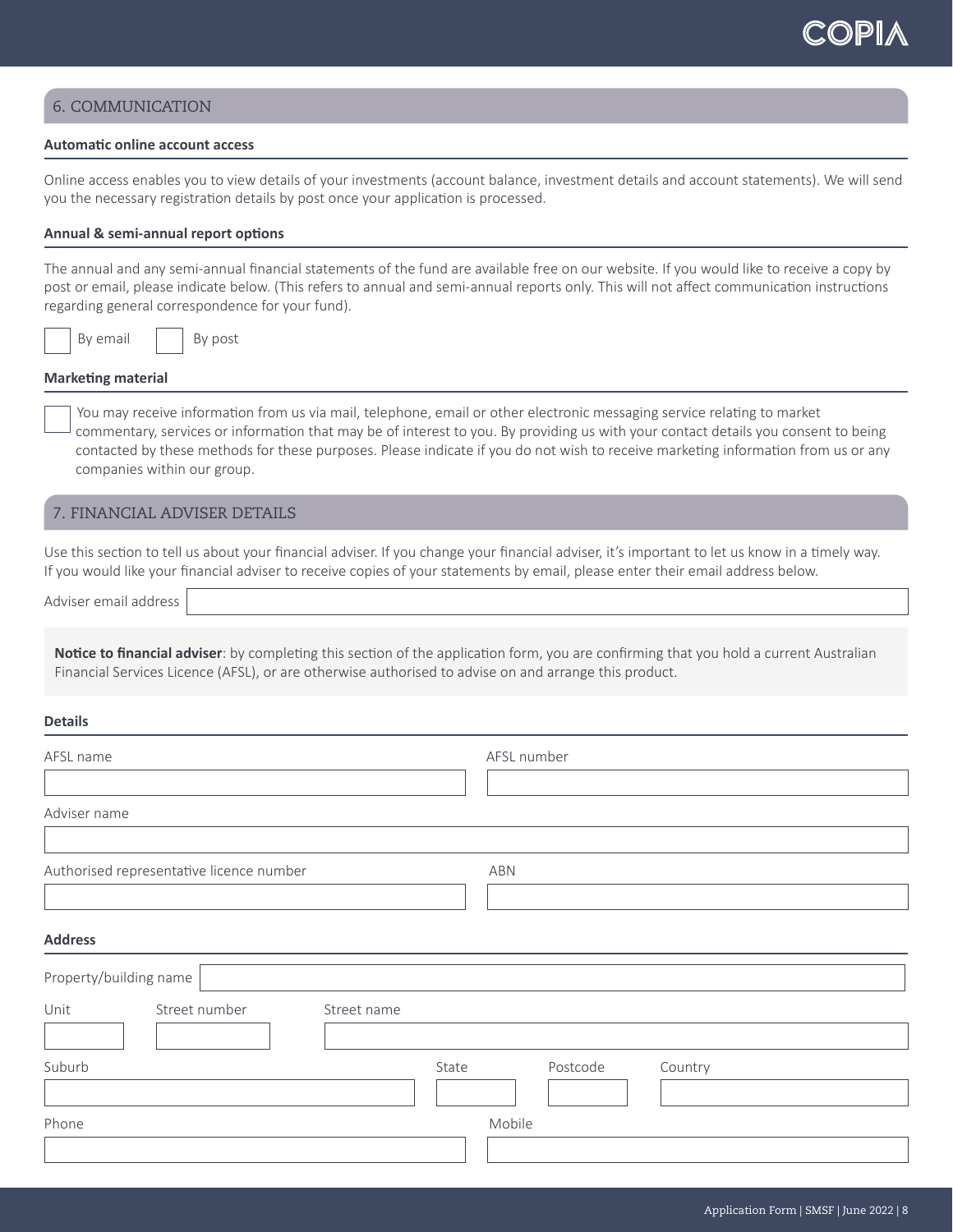#### **Performance of investor identification & verification procedures**

Please indicate below whether client identification and verification procedures have been performed.

No - I have not performed the applicable customer identification procedure on this investor

Yes - I have completed the applicable customer identification procedure on this investor.

#### **Financial adviser declaration**

**Notice to financial adviser**: please note that reliance on the KYC performed by the financial advisor is only acceptable if all the criteria below is met.

I hold an AFSL in my own name or have been appointed as an authorised representative by the licensee.

I am a reporting entity for AML/CTF purposes.

The issuer has reasonable grounds to believe that it is appropriate to rely on the KYC procedure I have undertaken.

I have attached the KYC documents to this form.

AFSL full legal entity name

Please print full name

| Signature |  |  |  |
|-----------|--|--|--|
|           |  |  |  |
|           |  |  |  |
|           |  |  |  |

## 8. AGENT ACTING UNDER POWER OF ATTORNEY

Please complete this section if you wish to appoint an individual or individuals to act on your behalf in relation to your investment in the fund (this may include a margin lender or their nominee).

### 8.1 Agent details

#### **Agent 1**

| Title     | Given name(s)                                          | Surname |
|-----------|--------------------------------------------------------|---------|
|           |                                                        |         |
|           | Name of company by whom the agent is employed (if any) | Phone   |
|           |                                                        |         |
| Email     |                                                        |         |
|           |                                                        |         |
| Signature |                                                        |         |
|           |                                                        |         |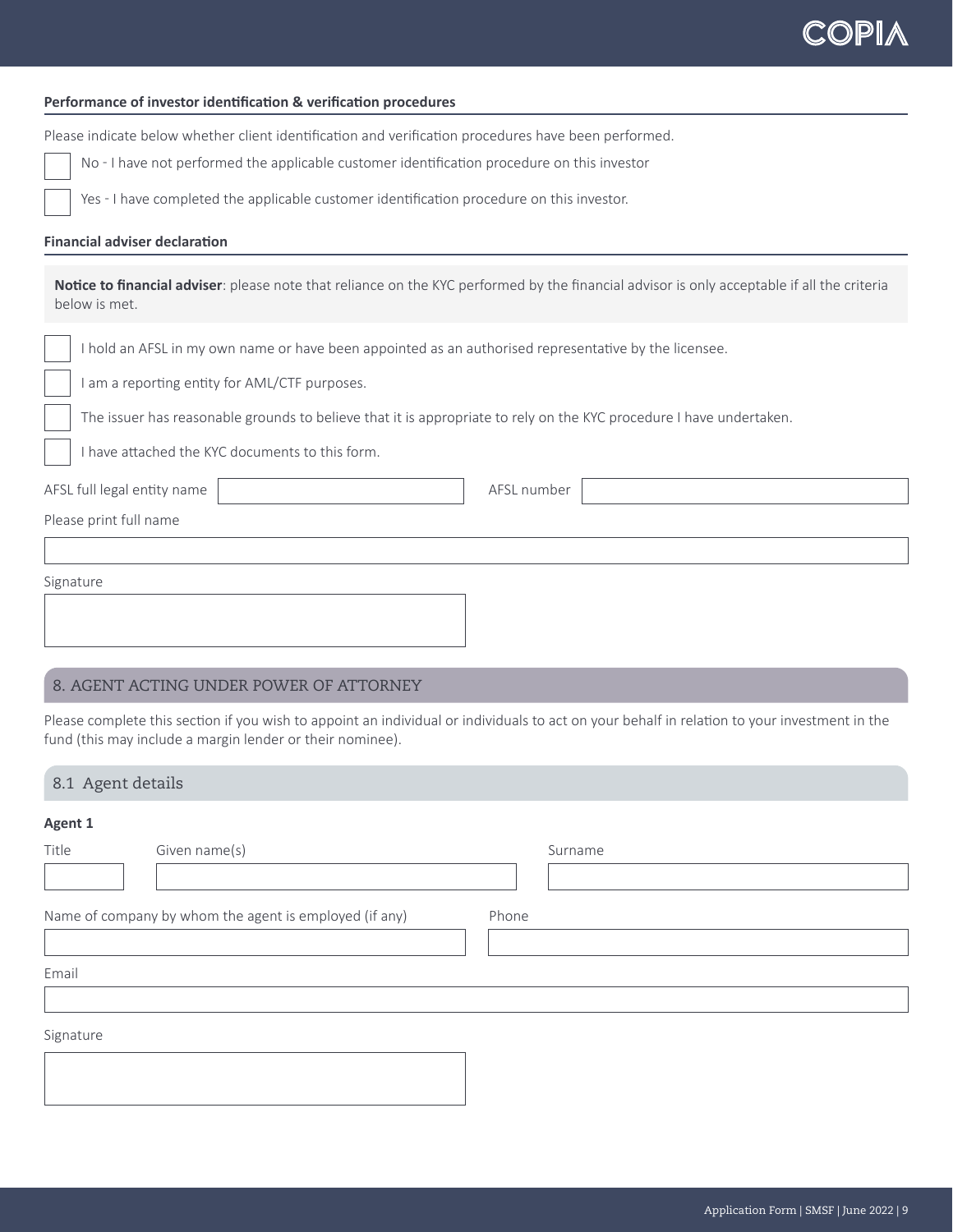#### **Agent 2**

| Title     | Given name(s)                                          | Surname                                                                                                                           |
|-----------|--------------------------------------------------------|-----------------------------------------------------------------------------------------------------------------------------------|
|           |                                                        |                                                                                                                                   |
|           | Name of company by whom the agent is employed (if any) | Phone                                                                                                                             |
|           |                                                        |                                                                                                                                   |
| Email     |                                                        |                                                                                                                                   |
|           |                                                        |                                                                                                                                   |
| Signature |                                                        |                                                                                                                                   |
|           |                                                        |                                                                                                                                   |
|           |                                                        |                                                                                                                                   |
|           |                                                        | If you wish to appoint more than two agents, please complete the details on a separate sheet and attach to this application form. |

# 8.2 How agents may act in relation to the account?

#### **Tick applicable**

Each agent listed above may provide instructions in relation to the investment individually without the consent of the other

All agents must act jointly to provide instructions in relation to the investment

Other arrangement – please provide details

# 8.3 Verification procedure for agents who are individuals

**Please provide a certified copy of your ID. In addition, please provide evidence of each agent's authority to act on behalf of the investor. Please tick which document you have provided.**

| A certified copy of a power of attorney                                                                 |  |
|---------------------------------------------------------------------------------------------------------|--|
| A certified copy of a will, a death certificate and probate or letters of administration                |  |
| A certified copy of Australian Driver's Licence or Australian Passport                                  |  |
| A certified copy of a guardianship order                                                                |  |
| Other arrangement - please provide details                                                              |  |
| Please tick to confirm that the document authorising each agent is still valid and has not been revoked |  |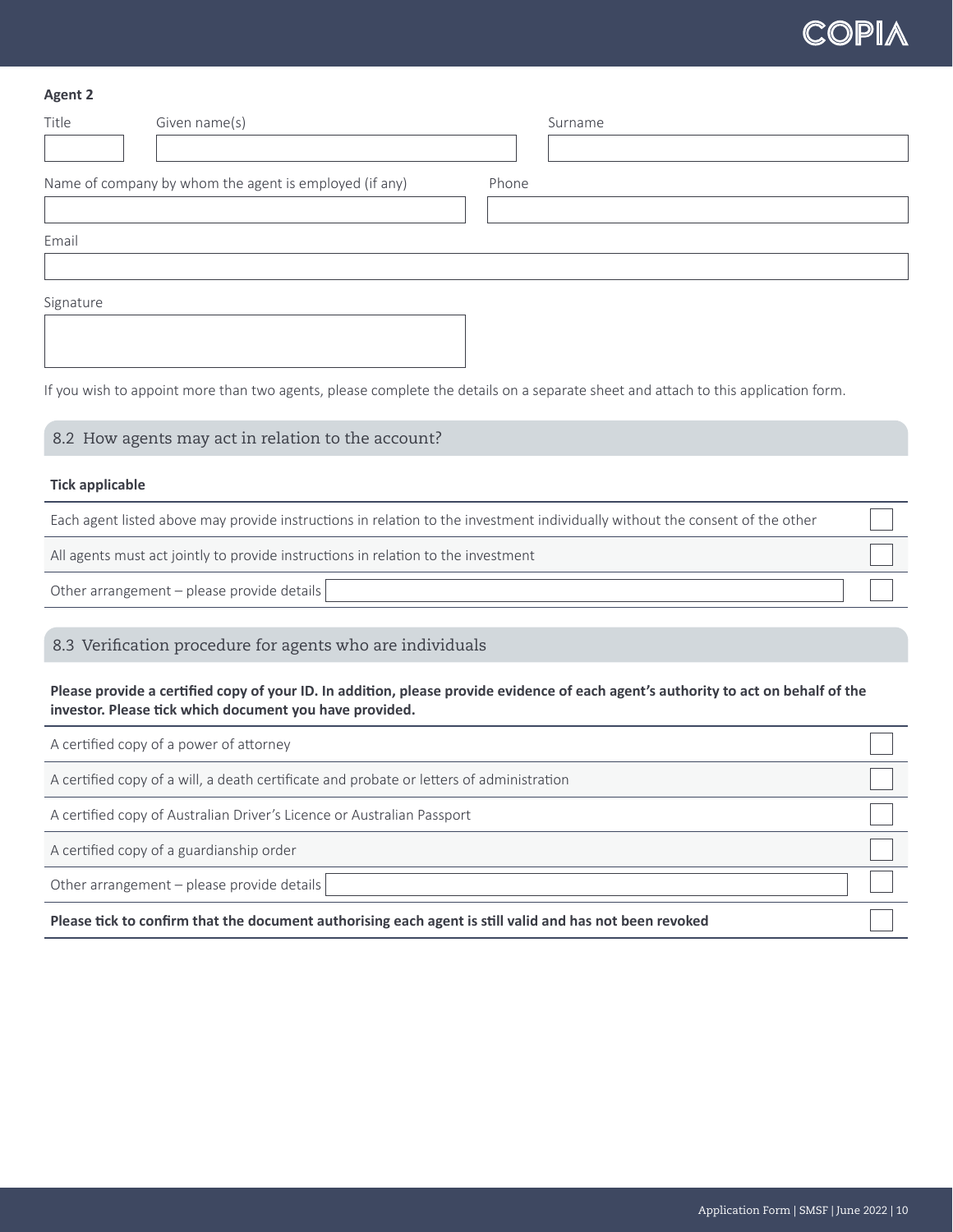#### 9. GLOBAL TAX REPORTING REQUIREMENTS (FATCA/CRS)

#### **Why you need to complete this section?**

The Foreign Account Tax Compliance Act (FATCA) and Common Reporting Standard (CRS) are regulatory requirements that aim to deter tax evasion by US and other foreign taxpayers. The Australian and a number of other foreign Governments have an agreement which requires us to obtain certain information from investors, including taxation information. You may be liable to a penalty if you provide information that is false or misleading that is material. We may decide not to open an account without first receiving the required information. For more information, visit [www.ato.gov.au](http://www.ato.gov.au).

If you are unsure of any of the answers, please contact a legal or accounting professional.

## 9.1 Regulated Superannuation Funds

Are you a regulated superannuation fund?

I am the trustee of a regulated superannuation fund, (this includes a self-managed superannuation fund).

#### **HELP**

Regulated superannuation fund means self-managed superannuation funds, APRA regulated superannuation funds, Australian Government or semi-government superannuation funds and pooled super trusts.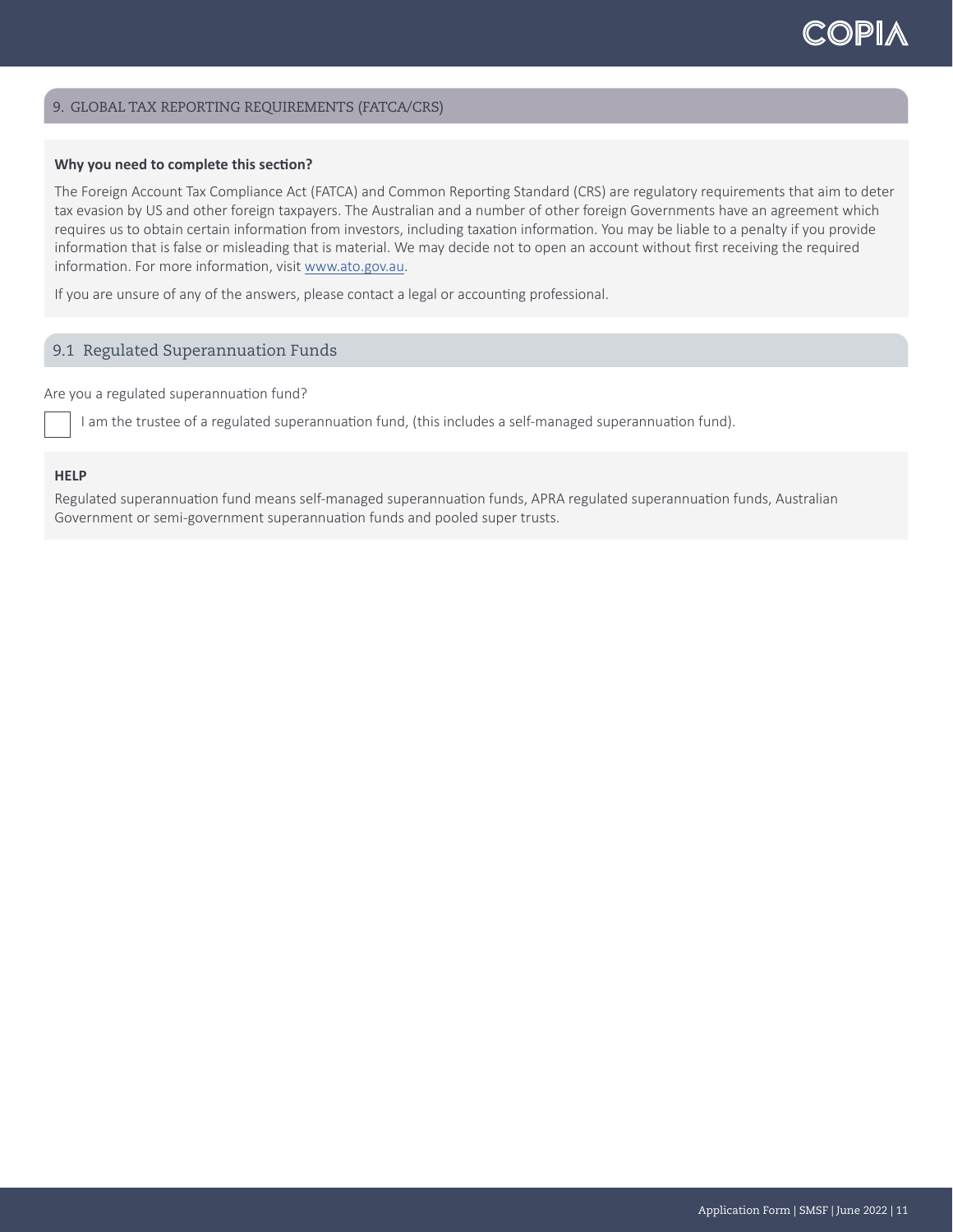## 10. DECLARATIONS & ACKNOWLEDGMENTS

Please read the declarations below before signing this form. The required signature(s) are detailed at the bottom of this form. When you apply to invest, you (the applicant) are telling us:

- to the best of your knowledge, all details in this application (including all related documents provided) are true, correct and complete
- y you have received, read and understood the current PDS. You agree to be bound by the constitution of the fund, the PDS as supplemented, replaced or re-issued from time to time
- you are not bankrupt or a minor, and are authorised to sign this form
- you have received and accepted this offer in Australia
- y you have read and understood the information relating to privacy in the PDS
- I consent to the issuer disclosing my personal information to any issuer's service providers, in relation to any identification and verification that the issuer is required to undertake on me, as required under the AML/CTF Act. This shall include any information: о required by any third party document verification service provider, and/or
	- о provided to any third party document verification service provider.

By applying to invest you also acknowledge that:

- monies deposited are not associated with crime, money laundering and/or financing terrorism. We may decide to delay or refuse any request or transaction, including by suspending the issue or redemption of units. If we are concerned that the request or transaction may breach any obligation of, or cause us to commit or participate in an offence under any AML/CTF and Sanctions Law and FATCA/ CRS obligations, we will incur no liability to you if we do so
- we may take other action we reasonably believe is necessary to comply with AML/CTF and Sanctions Law and FATCA/CRS obligations, including disclosing any information held about you to any of our related bodies corporate or service providers whether in Australia or outside Australia, or to any relevant Australian or foreign regulator, and
- we collect additional information about you from time to time, from you or from third parties, for the purposes of satisfying AML/CTF and Sanctions Law and FATCA/CRS obligations, and that any such information may be used and disclosed as described in the Copia Investment Partners privacy policy available online at <https://www.copiapartners.com.au/privacy-policy/> or by contacting us.

#### **Important information**

- nothing in this form is advice and 'help' is general guidance only. Seek professional advise to be sure of your answers.
- it is a condition of investing that you keep your details (including tax detail) with us, up to date. We recommend that you review this tax information form at the end of the financial year and update your details if required. You must contact us when you learn new things about the matters in this form. Failing to update us can have tax and other consequences. You can update us by requesting and completing this form and emailing, faxing or posting it to our Administrator.

By completing and signing this form:

- you represent having read and understood this form
- you represent this form is complete and accurate
- if you have applied for but not received your TIN or GIIN, you undertake to inform us within 30 days of receiving it
- y you undertake that if information in this form changes, you will tell us within 30 days
- you declare that to the best of my knowledge and belief the information provided in the Global Tax Reporting section is true and correct
- y you agree to notify Copia Investment Partners of any changes to my tax residency or that of any beneficial owners or controlling person.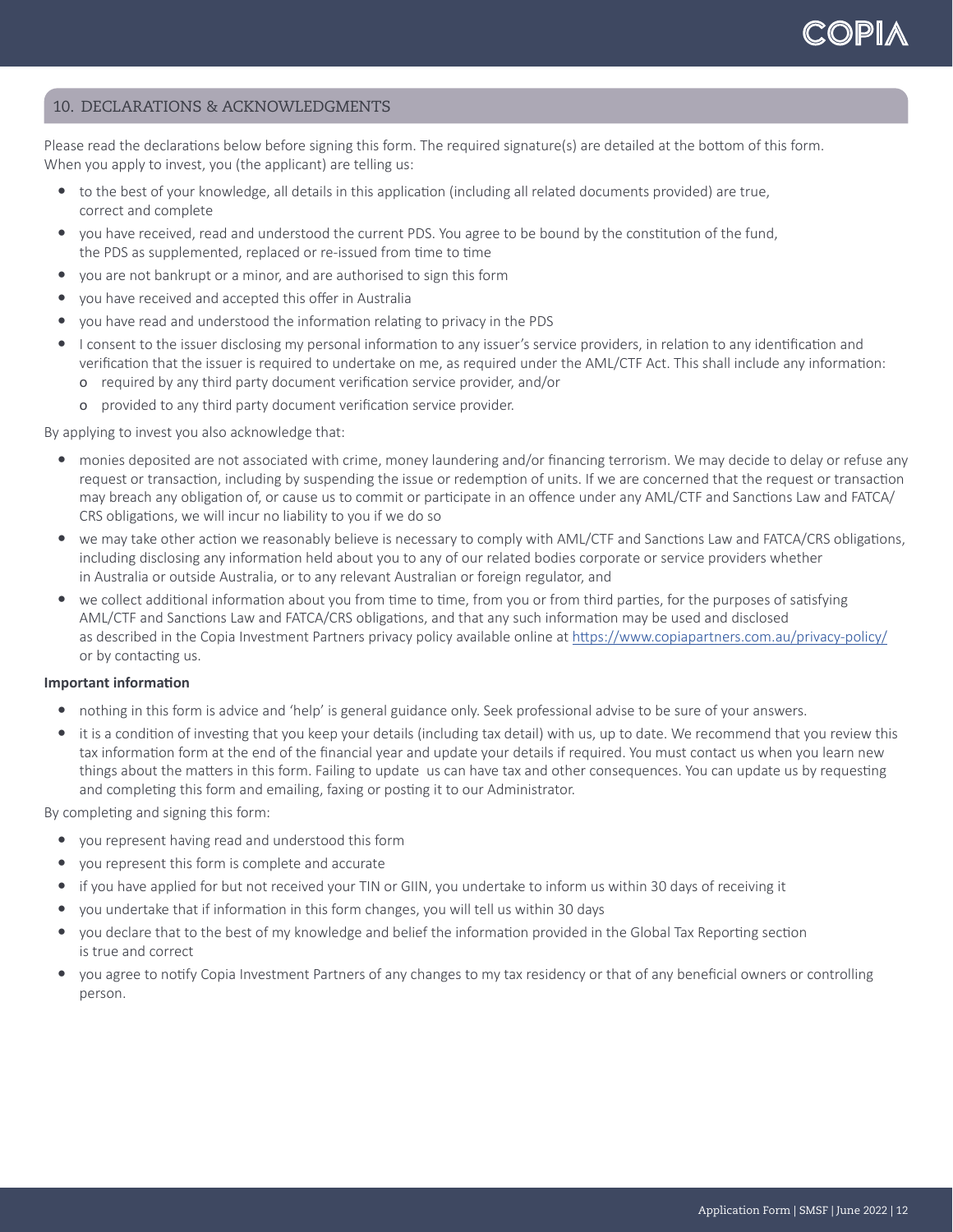## 11. SIGNATURE(S)

For individual trustees, at least the primary trustee must sign this section. For Australian corporate trustee we require the signature(s) of either a sole director, or two directors, or one director and the company secretary.

| Signature 1          | <b>Signature 2</b>   |
|----------------------|----------------------|
| Signature            | Signature            |
|                      |                      |
| Date (DD/MM/YY)      | Date (DD/MM/YY)      |
| Full name            | Full name            |
|                      |                      |
| Capacity             | Capacity             |
| Director             | Director             |
| Company Secretary    | Company Secretary    |
| Trustee (individual) | Trustee (individual) |
| <b>Signature 3</b>   | <b>Signature 4</b>   |
| Signature            | Signature            |
|                      |                      |
| Date (DD/MM/YY)      | Date (DD/MM/YY)      |
| Full name            | Full name            |
|                      |                      |
| Capacity             | Capacity             |
| Director             | Director             |
| Company Secretary    | Company Secretary    |
|                      |                      |

## **If signed under Power of Attorney**

Attorneys must attach a certified copy of the Power of Attorney. The Attorney hereby certifies that he/she has not received notice of any limitation or revocation of his/her Power of Attorney and is also authorised to sign this form. Power of Attorney documents cannot be accepted by fax or email.